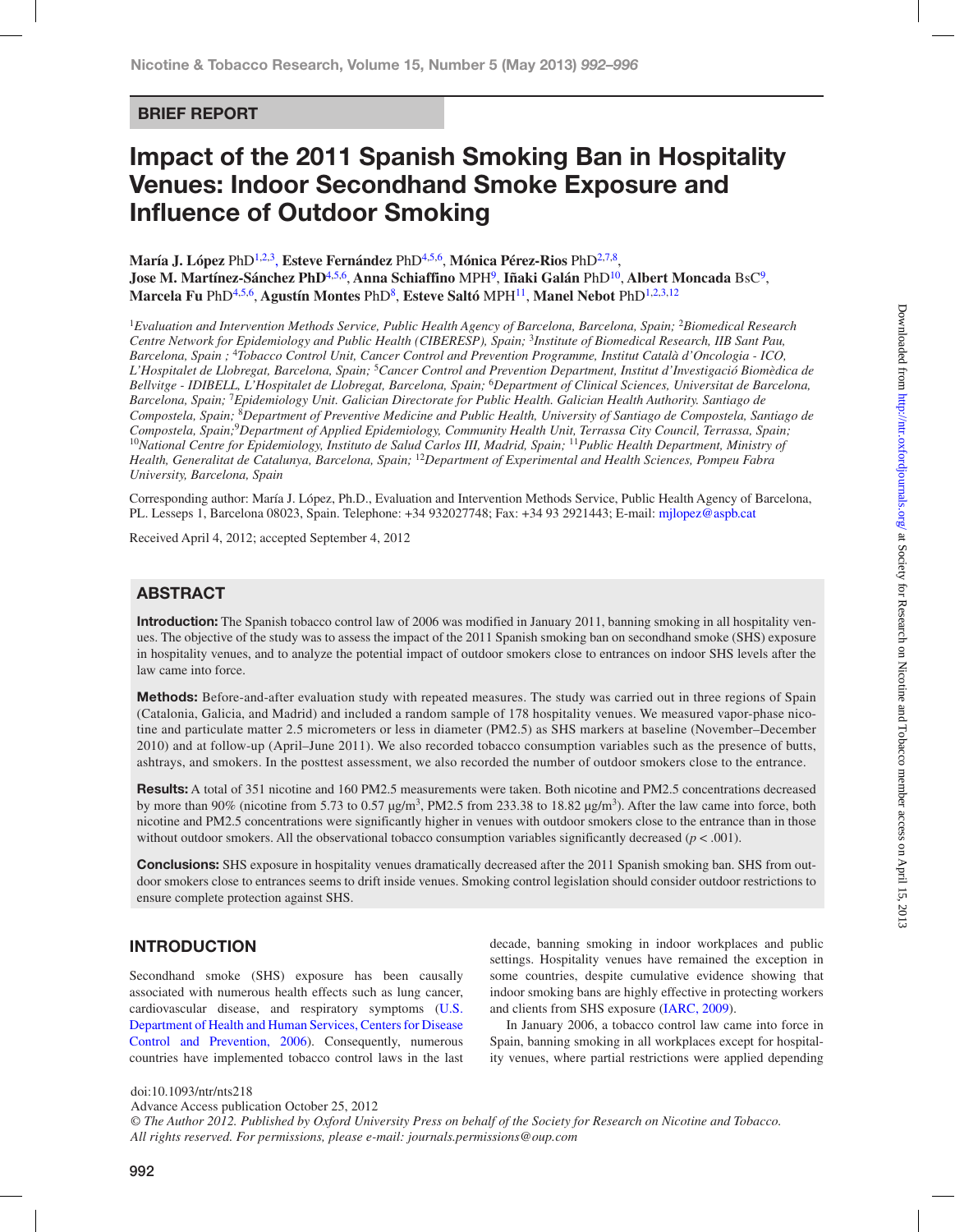on the size of the venue. Several studies have assessed the impact of this law on SHS levels and found that hospitality workers were still exposed to extremely high levels of SHS after the implementation of the law [\(Fernandez et al., 2009](#page-4-1); [Galan et al., 2007;](#page-3-1) [Lopez et al., 2012;](#page-3-2) [Manzanares-Laya et al.,](#page-3-3) [2011](#page-3-3); [Nebot et al., 2009](#page-3-3)). Consequently, the Spanish smoking law was modified, banning indoor smoking in all hospitality venues since January 2011. A side effect of the indoor smoking bans has been the displacement of smokers outdoors, usually close to the entrances of venues. Outdoor SHS assessment may be important, since SHS can drift to adjacent indoor areas, exposing people who remain inside. For this reason, outdoor SHS has become a growing public health concern in recent years [\(Brennan et al., 2010](#page-3-4); [Cameron et al., 2010;](#page-3-5) [Kaufman](#page-3-6) [et al., 2011;](#page-3-6) [Sureda et al., 2012\)](#page-4-1).

The objective of this study was to assess the impact of the 2011 Spanish tobacco control law on SHS exposure in hospitality venues and to analyze the potential impact of smoking close to entrances on the indoor SHS levels after the law came into force.

# **METHODS**

We carried out a before-and-after evaluation study with repeated measures in three distinct regions of Spain: Catalonia, Galicia, and Madrid. We selected the hospitality venues by following a multistage design. The first stage involved randomly selecting a sample of districts and census tracts weighted by population size. Second, a random sample of venues was selected of all venues located in census tracts sampled in the first stage. We excluded fast food venues and musical night bars and restaurants without bar service. Hospitality venues where smoking was already banned before the law and venues with less than three clients at the time of measurement were also excluded from the study. A total sample of 178 venues was included in the study, with measurements at baseline (November–December 2010) and at follow-up (April–June 2011). Measurements at each venue were taken on the same type of day (working day/weekend) and during the same range of hours (morning/afternoon).

#### **Study Variables**

We measured environmental nicotine in all hospitality venues included in the study, while particulate matter 2.5 micrometers or less in diameter (PM2.5) was measured in a subsample of venues, since particulate matter (PM) monitors were not available for all the geographic areas. Nicotine and PM2.5 measurements were taken simultaneously and positioned at the same location (approximately in the middle of the venue). All the measurements were taken undercover without asking for permission.

We measured vapor-phase nicotine using environmental tobacco smoke samplers, following Hammond's validated method [\(Hammond, 1993\)](#page-3-7). Briefly, the sampler consisted of a 37–mm diameter plastic cassette containing a filter treated with sodium bisulphate. The samplers were attached to an air pump with a flow rate of 3L/min, and 30–min measurements were taken. The nicotine analysis was conducted at the Laboratory of the Public Health Agency of Barcelona by the gas chromatography/mass spectrometry method. The limit of quantification was 5ng/filter. Samples with values under the limit of quantification were assigned half of this value. We estimated the time-weighted average nicotine concentration  $(\mu g/m^3)$  by dividing the amount of extracted nicotine with the volume of air sampled (estimated flow rate multiplied by the total number of minutes the filter had been exposed).

We measured PM2.5 using TSI SidePak AM510 Personal Aerosol Monitors. We adjusted all the measurements according to the calibration factor derived for each monitor in an experimental study (Ruprecht et al., 2011), calibrating the monitors against a BAM-1020 instrument that measured airborne particulate concentrations by using the principle of beta-ray attenuation. Thirty–minute measurements were taken in each venue. We downloaded the recorded measurements to a personal computer for analysis.

For each nicotine and PM2.5 measurement, we recorded the following data: the sample's code, city, date, starting and ending time of the measure, presence of ashtrays, presence of butts (including butts in ashtrays, on the floor, and in any other place inside the venue), and the number of smokers. To assess the number of smokers, we recorded the number of people smoking close (around 1 m maximum) to the door (independently of the presence of a patio or terrace) at minutes 1, 15, and 30 of the measurement. In the measurements carried out after the law, we also recorded the number of smokers outdoors. This variable was only measured during the measurements taken at follow-up in order to assess the potential impact of outdoor smokers on indoor SHS levels after the implementation of the indoor smoking ban. Finally, we recorded information on the sampling area, sampling volume, and ventilation in each establishment to evaluate extreme or inconsistent values.

#### **Statistical Analysis**

Given the skewed distribution of PM2.5 and nicotine concentrations, we used medians and interquartile ranges to describe the data. We used the Wilcoxon and Mann–Whitney *U* tests to compare medians and Mc Nemar test for nominal data, according to the dependent or independent nature of the samples, at a 5% significance level. Analyses were performed using SPSS 18.0.

## **RESULTS**

All the observational tobacco consumption variables recorded were significantly reduced  $(p < .001)$ , comparing before and after the implementation of the 2011 smoke-free legislation. ([Table 1\)](#page-2-0). The decrease was especially marked in the presence of ashtrays and butts. Both nicotine and PM2.5 concentrations decreased by more than 90% ( $p < .001$ ). The median nicotine concentration decreased from 5.73  $\mu$ g/m<sup>3</sup> at baseline to 0.57  $\mu$ g/  $m<sup>3</sup>$  after the law came into force ( $p < .001$ ), while the median PM2.5 concentration decreased from 233.38 to 18.82  $\mu$ g/m<sup>3</sup>  $(p < .001)$ . Finally, nicotine and PM2.5 concentrations after the law were significantly higher in venues where there were outdoor smokers close to the entrance ( $p < .001$  and  $p < .05$ , respectively). The median nicotine concentration found after the law in those venues with outdoor smokers close to the door was  $1.13 \mu g/m<sup>3</sup>$ , while the concentration found in those venues without smokers was  $0.41 \mu g/m<sup>3</sup>$ . No significant differences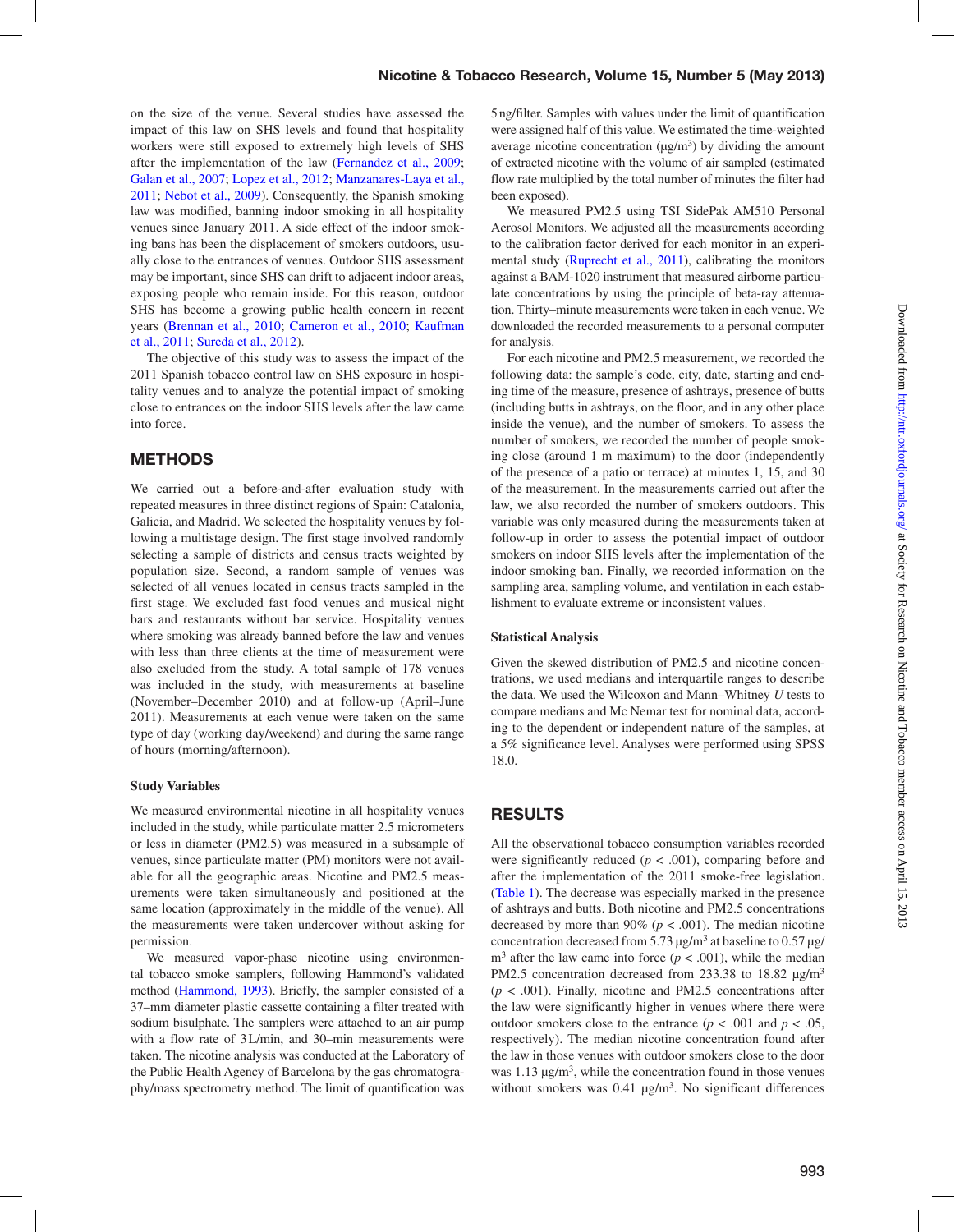# Impact of the 2011 Spanish smoking ban

<span id="page-2-0"></span>

| (November-December 2010) and Follow-up (April-May 2011) in 178 Hospitality Venues in Spain                                    |
|-------------------------------------------------------------------------------------------------------------------------------|
| Table 1. Observational Tobacco Consumption Variables, Nicotine and PM2.5 Concentration ( $\mu$ g/m <sup>3</sup> ) at Baseline |

|                                             | <b>Baseline</b>        | Follow-up           | Relative percentage<br>of change |                        |
|---------------------------------------------|------------------------|---------------------|----------------------------------|------------------------|
|                                             |                        |                     |                                  |                        |
| <b>Environmental SHS markers</b>            | Median [IQR]           | Median [IQR]        | (%)                              | $p$ value <sup>a</sup> |
| Nicotine ( $n = 171$ paired samples)        | 5.73 [2.63-12.49]      | $0.57$ [0.22-1.27]  | $-90.05$                         | < 0.001                |
| Smokers outdoor postlaw <sup>c</sup>        |                        |                     |                                  |                        |
| Yes $(n = 60)$                              |                        | $1.13$ [0.39–1.87]  |                                  |                        |
| No $(n = 109)$                              |                        | $0.41$ [0.17-0.83]  |                                  |                        |
| $p$ value <sup>d</sup>                      |                        | < 0.01              |                                  |                        |
| PM ( $n = 80$ paired samples)               | 233.38 [123.93-385.05] | 18.82 [13.26-28.05] | $-91.93$                         | < .001                 |
| Smokers outdoor postlaw <sup>c</sup>        |                        |                     |                                  |                        |
| Yes $(n = 22)$                              |                        | 24.74 [19.28-33.15] |                                  |                        |
| No $(n = 57)$                               |                        | 16.32 [12.24-22.95] |                                  |                        |
| $p$ value <sup>d</sup>                      |                        | < 0.05              |                                  |                        |
| Observational tobacco consumption variables | $N(\%)$                | $N(\%)$             | (%)                              | $p$ value <sup>b</sup> |
| Presence of ashtrays                        | 170(95.5)              | 1(0.6)              | $-99.41$                         | < .001                 |
| Presence of butts                           | 137(77.0)              | 0(0.0)              | $-100.00$                        | < 0.001                |
| Presence of indoor smokers                  | 167 (93.8)             | 7(4.1)              | $-95.80$                         | < .001                 |

*Note*. IQR = interquartile range; PM = particulate matter; PM2.5 = particulate matter 2.5 micrometers or less in diameter;  $SHS =$  secondhand smoke.

a Wilcoxon test, comparison baseline versus follow-up.

 $b$ McNemar  $X^2$  test, comparison baseline versus follow-up.

c Presence of outdoor smokers close to the main entrance at follow-up. The presence of outdoor smokers was only recorded at follow-up and therefore the baseline and follow-up nicotine and PM2.5 concentrations are shown according to this variable measured at follow-up. dMann–Whitney *U* test, comparison "outdoor smokers postlaw" versus "no outdoor smokers postlaw."

were found between those venues at the baseline (data not shown).

# **DISCUSSION**

Our study shows that SHS exposure in hospitality venues has been dramatically reduced after the 2011 Spanish smoking ban. Furthermore, our data show that the presence of smokers outdoors but close to the entrance increases indoor SHS exposure in comparison with venues without the presence of smokers outdoors.

The 90% decrease found in nicotine and PM2.5 levels after the law is consistent with the results of other evaluation studies of European smoking control laws banning smoking in hospitality venues. [Semple, Creely, Naji, Miller, and Ayres, \(2007\)](#page-4-2), for instance, found an 86% reduction in PM2.5 concentration in Scottish pubs after the smoking ban. Similar reductions (83%) were found for PM2.5 [\(Goodman, Agnew, McCaffrey, Paul,](#page-3-9) [& Clancy, 2007](#page-3-9)) and nicotine ([Mulcahy, Evans, Hammond,](#page-3-10) [Repace, & Byrne, 2005\)](#page-3-10) in hospitality venues after the implementation of the Irish smoking control law. Furthermore, these results are also consistent with other laws recently evaluated in other countries out of Europe like Uruguay [\(Blanco-Marquizo](#page-3-11) [et al., 2010](#page-3-11)), where an overall nicotine reduction of 91% was found after the implementation of the law. It is noteworthy that these important reductions on SHS are only observed with comprehensive legislations, while partial legislations such as the previous Spanish law [\(López et al., 2012;](#page-3-2) [Nebot et al., 2009\)](#page-3-12) or the current Chilean law ([Erazo et al., 2010](#page-3-13)) are not successful in protecting workers and customers from the SHS exposure.

The results of our study also show that outdoor SHS seems to drift to adjacent indoor areas, pointing to the fact that outdoor smoking might reduce the effectiveness of the indoor smoking bans at protecting hospitality workers and patrons from exposure to SHS. This finding is consistent with previous studies assessing outdoor SHS levels ([Kaufman et al., 2011;](#page-3-6) [Sureda et al., 2011](#page-4-1)). One of these studies ([Sureda et al., 2011](#page-4-1)), carried out in public buildings in Spain, showed that PM2.5 concentrations simultaneously measured in the main outdoor entrances of public buildings and in adjacent indoor halls were similar and were higher than control points located outdoors and indoors.

A potential limitation of our study is that it was carried out in only three regions of Spain. However, these regions included rural and urban areas, representing different cultural and socioeconomic contexts. In addition, PM2.5 concentrations were not measured in all the venues selected due to logistic difficulties (i.e., the limited number of PM monitors). However, nicotine, the marker measured in all the venues, is extremely sensitive and specific, with no other natural sources of nicotine in the air except SHS. Finally, seasonality might have influenced the difference found in SHS levels between baseline and follow-up since baseline measurements were taken in winter, while the follow-up measurements were taken in spring, when windows and doors were more likely to be open. However, we recorded observational variables of tobacco consumption—such as the number of indoor smokers or the presence of butts—and all decreased after the smoking ban, showing that the reduction in SHS is likely to have been mainly due to lower tobacco consumption.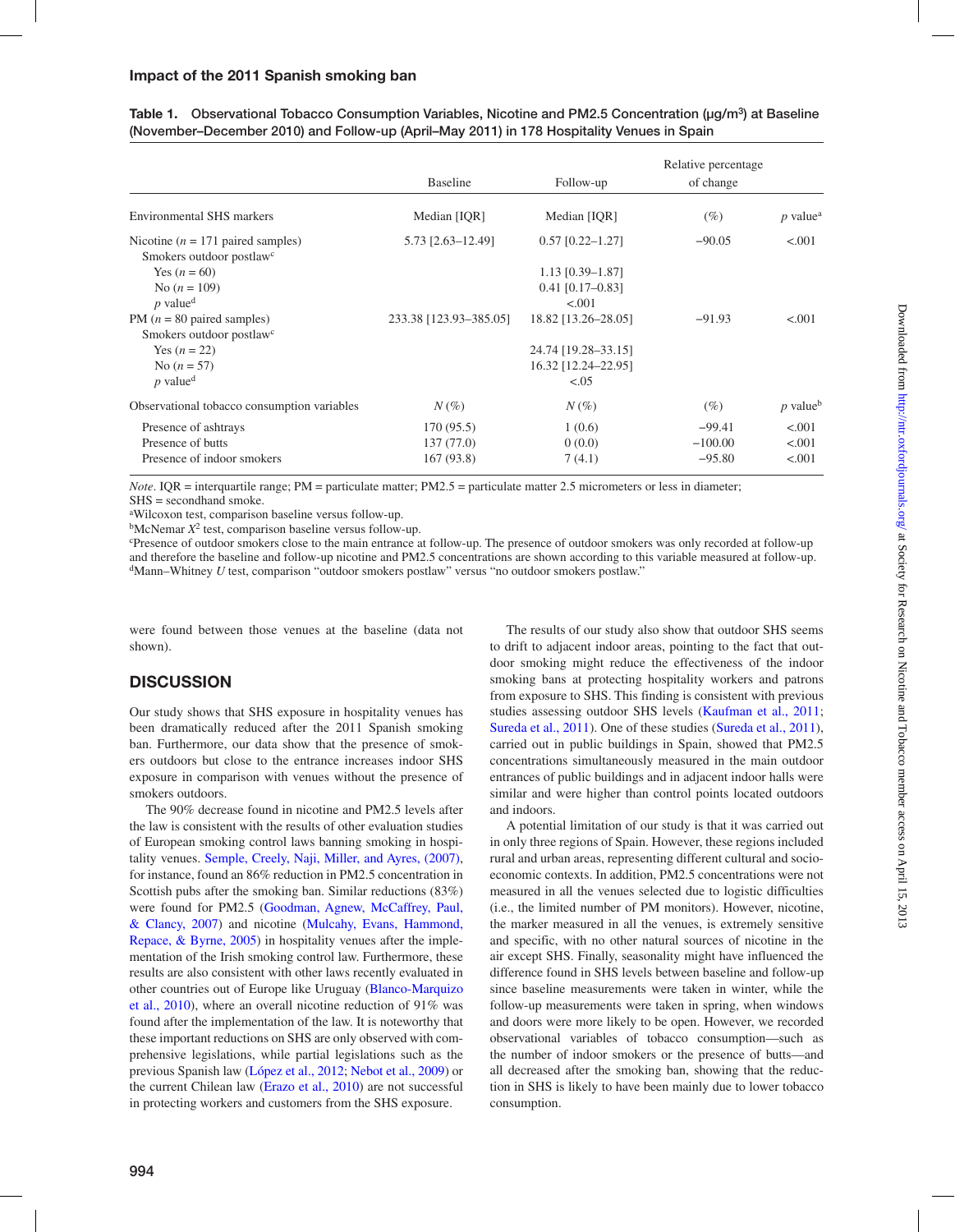# Nicotine & Tobacco Research, Volume 15, Number 5 (May 2013)

This is the first study evaluating the impact of the 2011 Spanish smoking law on SHS levels using two different airborne markers. The selection of venues followed a multistage sampling design with random selection, which would minimize potential selection bias and facilitate generalization of the results. Finally, a high follow-up rate (95% for nicotine and 100% for PM measurements) was achieved, ensuring unbiased assessment of changes in SHS.

Overall, this study shows the positive impact of the 2011 Spanish tobacco control law in reducing SHS exposure in hospitality venues. Modification of the 2006 law has dramatically reduced the risk for both hospitality workers and customers. However, smokers were found in 4% of the venues studied after the law, showing that there is still room for improvement and that further surveillance and monitoring are needed. Finally, another important finding of our study was that indoor nicotine concentrations after the law were significantly higher in venues with outdoor smokers than in those without. In view of these results, smoking control legislation should consider including some outdoor restrictions to ensure complete protection against SHS.

# **FUNDING**

This study was funded by the Ministerio de Sanidad, Servicios Sociales e Igualdad (Government of Spain), Departament de Salut (Generalitat de Catalunya), and Centro Nacional de Epidemiología, Instituto de Salud Carlos III (Government of Spain). EF, JMMS, ES, and MF were also funded by the Department of Universities and Research, Government of Catalonia (grants 2009SGR192), and Instituto de Salud Carlos III (RTIC Cancer, grant RD06/0020/0089).

# Declaration of Interests

*None declared*.

## **ACKNOWLEDGMENTS**

The authors would like to thank Fernando Agüero, Ester Basart, Marta Bosch, Eugenio Calciati, Gisèle Contreras, Elena García, Jordi García, Oleguer Gispert, Teresa Hernández, Matilde López, Sandra Manzanares, Joana Martín, Miquel Molist, Carles Mundet, Anna C. Osanz, Magda Pagès, Angel Rodríguez, Montse Salat, Meritxell Serres, Martí Tantinyà (Catalonia); Gestaly Valencia (Galicia), and Elga Mayo (Madrid) for data collection, and Xisca Sureda and Marina Julià for fieldwork coordination in Catalonia.

# **REFERENCES**

- <span id="page-3-11"></span>Blanco-Marquizo, A., Goja, B., Peruga, A., Jones, M. R., Yuan, J., Samet, J. M., . . . Navas Acien, A. (2010). Reduction of secondhand tobacco smoke in public places following national smoke-free legislation in Uruguay. *Tobacco Control*, *19*, 231–234. doi:10.1136/tc.2009.034769
- <span id="page-3-4"></span>Brennan, E., Cameron, M., Warne, C., Durkin, S., Borland, R., Travers, M. J., . . . Wakefield, M. A. (2010). Secondhand smoke drift: Examining the influence of indoor smoking

bans on indoor and outdoor air quality at pubs and bars. *Nicotine & Tobacco Research*, *12*, 271–277. doi:10.1093/ ntr/ntp204

- <span id="page-3-5"></span>Cameron, M., Brennan, E., Durkin, S., Borland, R., Travers, M. J., Hyland, A., . . . Wakefield, M. A. (2010). Secondhand smoke exposure (PM2.5) in outdoor dining areas and its correlates. *Tobacco Control*, *19*, 19–23. doi:10.1136/ tc.2009.030544
- <span id="page-3-13"></span>Erazo, M., Iglesias, V., Droppelmann, A., Acuña, M., Peruga, A., Breysse, P. N., & Navas-Acien, A. (2010). Secondhand tobacco smoke in bars and restaurants in Santiago, Chile: Evaluation of partial smoking ban legislation in public places. *Tobacco Control*, *19*, 469–474.
- Fernández, E., Fu, M., Pascual, J. A., López, M. J., Pérez-Ríos, M., Schiaffino, A., . . . Spanish Smoking Law Evaluation Group. (2009). Impact of the Spanish smoking law on exposure to second-hand smoke and respiratory health in hospitality workers: A cohort study. *PLoS One*, *4*, e4244. doi:10.1371/journal.pone.0004244
- <span id="page-3-1"></span>Galán, I., Mata, N., Estrada, C., Díez-Gañán, L., Velázquez, L., Zorrilla, B., . . . Ortiz, H. (2007). Impact of the "Tobacco control law" on exposure to environmental tobacco smoke in Spain. *BMC Public Health*, *7*, 224. doi:10.1186/1471-2458-7-224
- <span id="page-3-9"></span>Goodman, P., Agnew, M., McCaffrey, M., Paul, G., & Clancy, L. (2007). Effects of the Irish smoking ban on respiratory health of bar workers and air quality in Dublin pubs. *American Journal of Respiratory and Critical Care Medicine*, *175*, 840–845. doi:10.1164/rccm.200608-1085OC
- <span id="page-3-7"></span>Hammond, S. K. Evaluating exposure to environmental tobacco smoke. (1993) In E. D. Winegar & L. H. Keith (Eds.). *Sampling and analysis of airborne pollutants* (pp. 319–337). Boca Raton, FL: CRC Press.
- <span id="page-3-0"></span>IARC Handbooks of Cancer Prevention. (2009). *Evaluating the effectiveness of smoke-free policies* (Vol. *13*). Lyon. Retrieved from [www.iarc.fr/en/publications/pdfs-online/](http://www.iarc.fr/en/publications/pdfs-online/prev/handbook13/handbook13.pdf) [prev/handbook13/handbook13.pdf](http://www.iarc.fr/en/publications/pdfs-online/prev/handbook13/handbook13.pdf)
- <span id="page-3-6"></span>Kaufman, P., Zhang, B., Bondy, S. J., Klepeis, N., & Ferrence, R. (2011). Not just 'a few wisps': real-time measurement of tobacco smoke at entrances to office buildings. *Tobacco Control, 20,* 212–218.
- <span id="page-3-2"></span>López, M. J., Nebot, M., Schiaffino, A., Pérez-Ríos, M., Fu, M., Ariza, C., . . . Spanish Smoking Law Evaluation Group. (2012). Two-year impact of the Spanish smoking law on exposure to secondhand smoke: Evidence of the failure of the 'Spanish model'. *Tobacco Control*, *21*, 407–411. doi:10.1136/tc.2010.042275
- <span id="page-3-3"></span>Manzanares-Laya, S., López, M. J., Sánchez-Martínez, F., Fernández, E., & Nebot, M. (2011). Impact of the 28/2005 Spanish smoking law on second-hand smoke exposure in Barcelona. *Gaceta Sanitaria*, *25*, 495–500. doi:10.1016/j. gaceta.2011.06.006
- <span id="page-3-10"></span>Mulcahy, M., Evans, D. S., Hammond, S. K., Repace, J. L., & Byrne, M. (2005). Secondhand smoke exposure and risk following the Irish smoking ban: An assessment of salivary cotinine concentrations in hotel workers and air nicotine levels in bars. *Tobacco Control*, *14*, 384–388. doi:10.1136/ tc.2005.011635
- <span id="page-3-12"></span>Nebot, M., López, M. J., Ariza, C., Pérez-Ríos, M., Fu, M., Schiaffino, A., . . . Spanish Smoking Law Evaluation Group. (2009). Impact of the Spanish smoking law on exposure to secondhand smoke in offices and hospitality venues: Beforeand-after study. *Environmental Health Perspectives*, *117*, 344–347. doi:10.1289/ehp.11845
- <span id="page-3-8"></span>Ruprecht, A. A., De Marco, C., Boffi, R., Mazza, R., López, M. J., & Moshammer, H. (2011). Mass calibration and relative humidity compensation requirements for optical